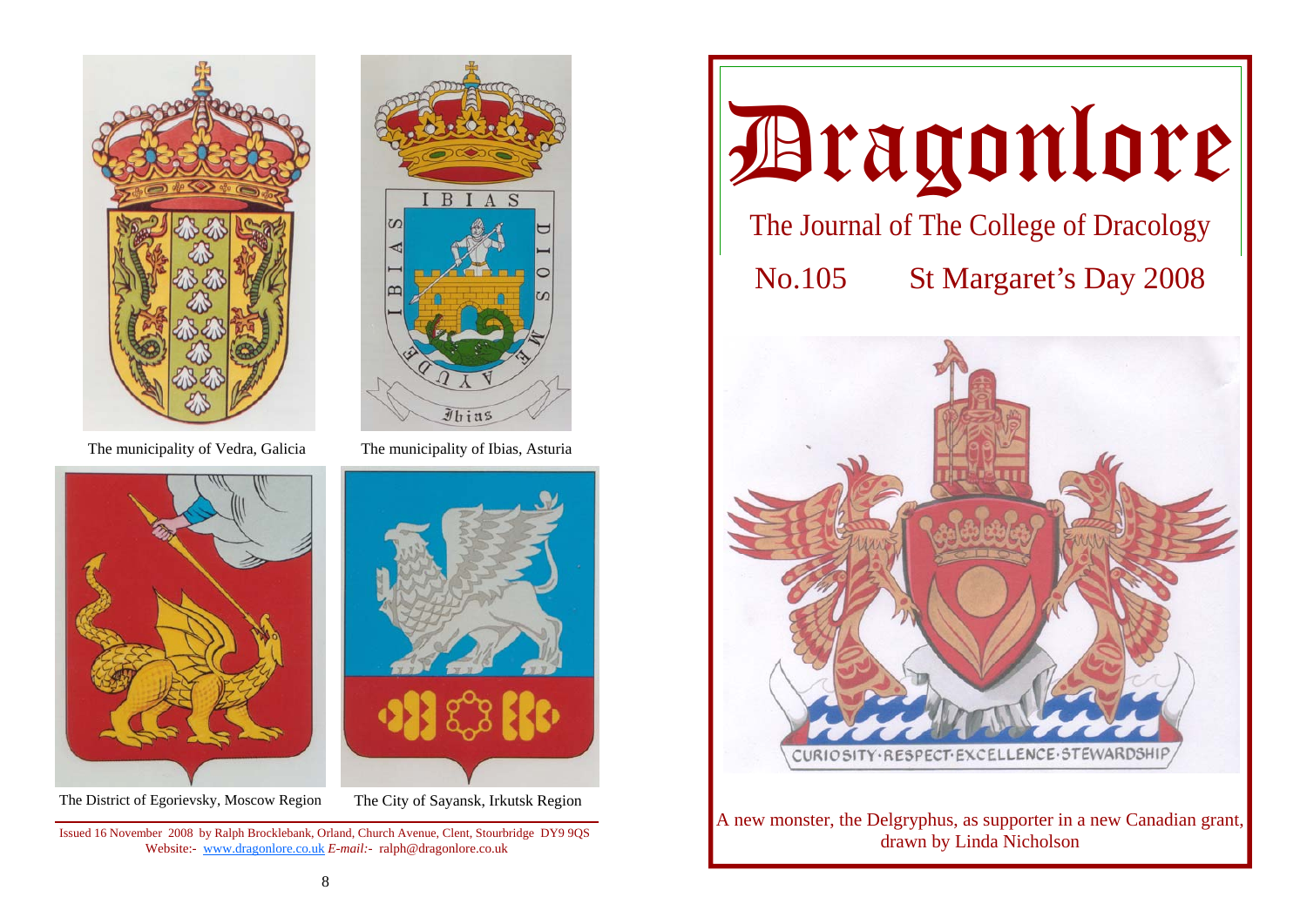

## **The College of Dracology for the Study of Fabulous Beasts**

*The arms on the cover of the last issue were chosen for their content, but when they were put together it seemed that there was so little colour in them ( just some yellow) that the expense of colour printing would not be justified. However, it was scanned in colour and Roger did manage to print off a few coloured versions, though not enough to go round. Those who were disappointed not to see colour could either try to colour in the grey bits on three of the arms with a yellow pencil, or else look on the website, if the facility is available, under "Publications" where their full glory is displayed.* 

Saint Margaret, Queen of Scotland, was born about 1046 as an English princess in exile, as her father, Edward the Atheling, son of Edmund Ironside, had been banished to Hungary, the land of her mother, Princess Agatha. In 1057 she arrived in England at the court of Edward the Confessor, her great-uncle, but after the Norman Conquest had to flee, this time to Scotland, where, in 1070, in deference to the wishes of her mother, and in spite of her preference for the devotions of the religious life, she married King Malcolm III to whom she bore six sons and two daughters. Her beauty and learning won over the King, and indeed, all Scots, to Christian ways, and with the help of Archbishop Lanfranc of Canterbury she reformed ecclesiastical life, removed Celtic customs, founded Dunfermline Abbey and was a great benefactress of the poor. She died in 1093 in Edinburgh and was canonized in 1249. Her tiny chapel at the very highest point of Edinburgh Castle is well worth a visit, with a special service to commemorate her life every  $16<sup>th</sup>$  November.

The arms on the cover were devised by **Darrel Kennedy, Assiniboine Herald,** and granted by Claire Boudreau, Chief Herald of Canada, in July 2008 to Paul's Restaurants Ltd of Victoria, British Columbia, the proprietors of the celebrated Inn at Laurel Point on the waterfront of Victoria's Inner Harbour. The blazon reads:- *Gules a bezant between in chief an earl's coronet and in base two laurel leaves conjoined at the base Or;* and for a crest: *A man sejant affronty on a bench, his dexter hand grasping a staff ensigned by an orca contourné embowed, his sinister hand raised, all Or embellished Gules and in the Kwakwaka'wakw First Nation style.* The supporters are: *Two delgryphi Or embellished Gules and in the Kwakwaka'wakw First Nation style, issuant from barry crested Argent and Azure on either side of a rocky outcrop proper.*

**William Buttayotti** has sent another of his Dragon drawings (*see No 95*). Note the interesting anatomy of the creature, the snake's head at the end of its tail, and the tiny helmeted dragon-rider on its neck, perhaps William himself in daring mode. He asks if he "can come with you to the land of Madregaskre" and suggests that these monsters had evolved from small dinosaurs. His Mum Veronica adds a note that William "would like to go dragon hunting one day." He is just eleven!

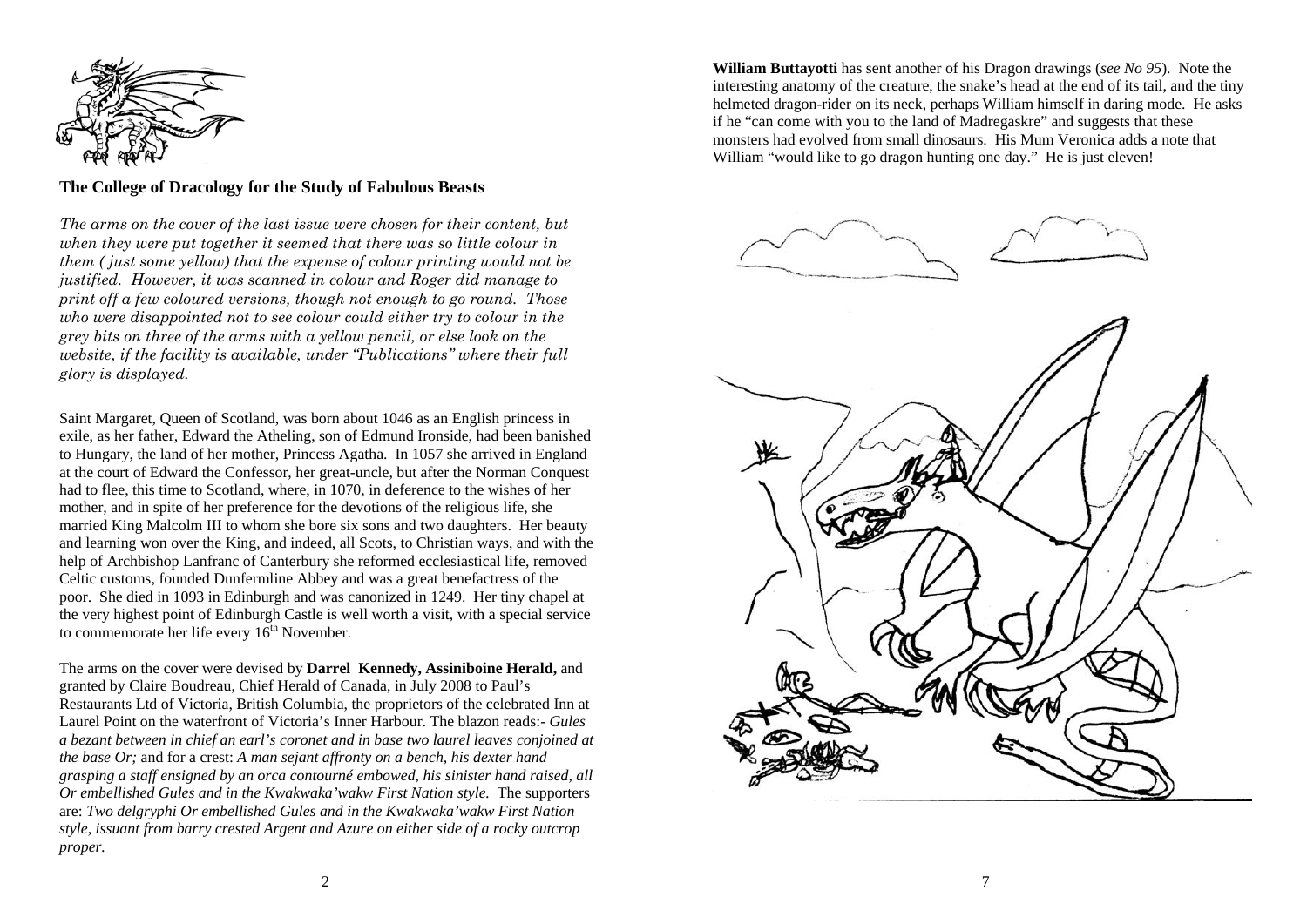several wicked black dragons, the huge griffin that devastated the countryside and was eventually demolished by Merlin's secret magic (Gaius had found out that griffins were born of magic and could only be defeated by magic, even though all magic had been prohibited in the powerful kingdom of Camelot), and a creature said to be a unicorn, but actually a white horse in fancy dress (being pedantic again!). Judging by the glimpses seen in the trailers, there may yet be more to come. Nonsense maybe, but entertaining nonsense.



## CORRESPONDENCE

**Jan Keuzenkamp** sent a lot of arms with fabulous beasts, as recorded in the last issue, and now we can show some of them. Two from Spain: the municipality of Vedra in Galicia has a pair of well-drawn wyvern-dragons, while that of Ibias in Asturia has a dragon that may even be a crocodile being subdued by a knight in a castle. Then two from Russia: the District of Egorievsky in the Moscow Region has a splendid dragon being speared from out of a cloud, while the City of Sayansk in the Irkutsk Region has a stately classical griffin. (*These are all on page 8.*) More later!

**David Vaudrey** visited the Drachenfelsbahn. The Dragon Rock has its own railway whose emblem is a stylish dragon within a gearwheel, quite appropriate! He also donated a British 20p postage stamp commemorating "The Hobbit of JRRTolkien" with a picture of a fierce dragon frightening the little fellow away.



 The **delgryphus** is a new monster combining parts of a griffin with the tail of a member of the family *Delphinidae,* which includes dolphins and porpoises and, in this case, the orca or killer whale, a creature which abounds in the waters round Victoria. The crest represents the idea of a potlatch. The chief is welcoming those to whom he intends to distribute gifts, and the design symbolizes a place that welcomes people. Darrel deserves congratulations for his ingenuity, and thanks for informing us of this development.

## BOOK REVIEWS

Another magnificent volume from the *Dragonology* stable "edited" by Dugald Steer is **Mythology: The Gods, Heroes and Monsters of Ancient Greece** (Dorking, 2007) which again has a story within a story. It purports to be a book written in 1825 by Lady Hestia Evans, lent to a Mr John Oro to accompany him on a visit to Greece and who annotates the book in the margins with comments on his adventures. Monsters appear throughout, and there is a useful family tree which shows how most of them – Cerberus, Orthus, Chimaera, Hydra, the Nemean Lion and the Sphinx – are the offspring of Typhon and Echidna, while Medusa, Pegasus and the Minotaur are

descended from Posiedon. Ladon, the dragon who guarded the Garden of the Hesperides, was a brother (or sister?) of Echidna, and like several of the others, was slain by Heracles during one of his twelve labours and then placed in the sky as the constellation Draco. There is one chapter devoted to "Monsters and Mythical Beasts" which deals with and illustrates a Harpy, a Siren, a Fury, the Graeae, Perseus and the Gorgons, the Sphinx (with the story of its overcoming by Oedipus – *see picture*), the Boar of Calydon, and a little inserted booklet covering Python and Apollo, Ladon and Heracles, Typhon and Zeus, and Echidna and



Argus, and passing references to Chiron and other centaurs and the story of Theseus and the Minotaur. Some of these monsters are illustrated on a picture of a classical Greek dish, as shown below.



 This is a worthy member of the series from Templar Publishing, with its mixture of imaginative presentation and informative content, and a spirited picture of Heracles fighting a nine-headed dragon on the cover. The illustrations, in various styles, are by Nick Harris, Nicki Palin and David Wyatt, and all in all Dugald Steer deserves our unstinted praise.

 Inevitably, the success of the *Dragonology* books has led to imitators, but it would be wrong to think of